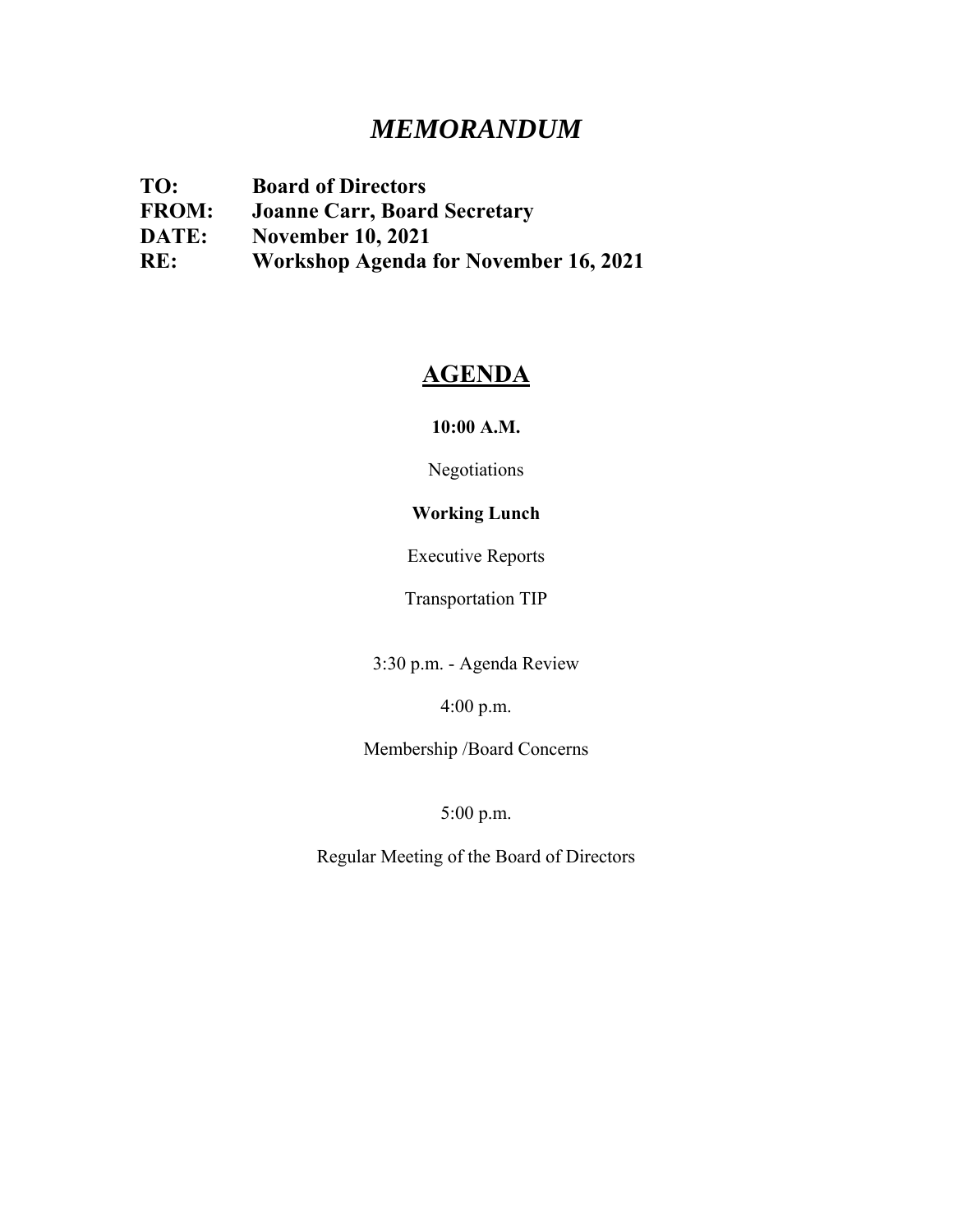#### **GO TO SAULT TRIBE WEBSITE LINK WWW.SAULTTRIBE.COM TO REGISTER TO ATTEND THE MEETING**

#### **BOARD OF DIRECTORS REGULAR MEETING KEWADIN CASINO AND CONVENTION CENTER SAULT STE. MARIE, MICHIGAN November 16, 2021 5:00 P.M.**

- I. CALL TO ORDER
- II. INVOCATION: Prayer, Smudging, Presentation of Grandfathers
- III. ROLL CALL
- IV. PRESENTATION:
- V. MINUTES: 11-2-2021
- VI. RESOLUTIONS: Transportation Mobility Coordinator Health Informational Tech/Telehealth 2022 Health COVID 19 Telehealth Child Advocacy Accept Grant DeMawating Development Cap Ex DeMawating Development Tanglewood Bud Doc 004 Enterprises FY 2022 Enterprises Cap Purchases Establish Membership in MTERA Transportation – City of SSM Agreement Designate Indigenous Peoples Day as Holiday LTBB v. Whitmer Pandemic Related Vacation Accrual Adjustment. Agreement with Sault Tribe Inc. ARPA Fund Unit 1 Elder Housing
- VII. NEW BUSINESS: Negotiation Request Board Concerns
- VIII. ADJOURN TO EXECUTIVE SESSION:
- IX. RECONVENE AND REAFFIRM
- X. ADJOURN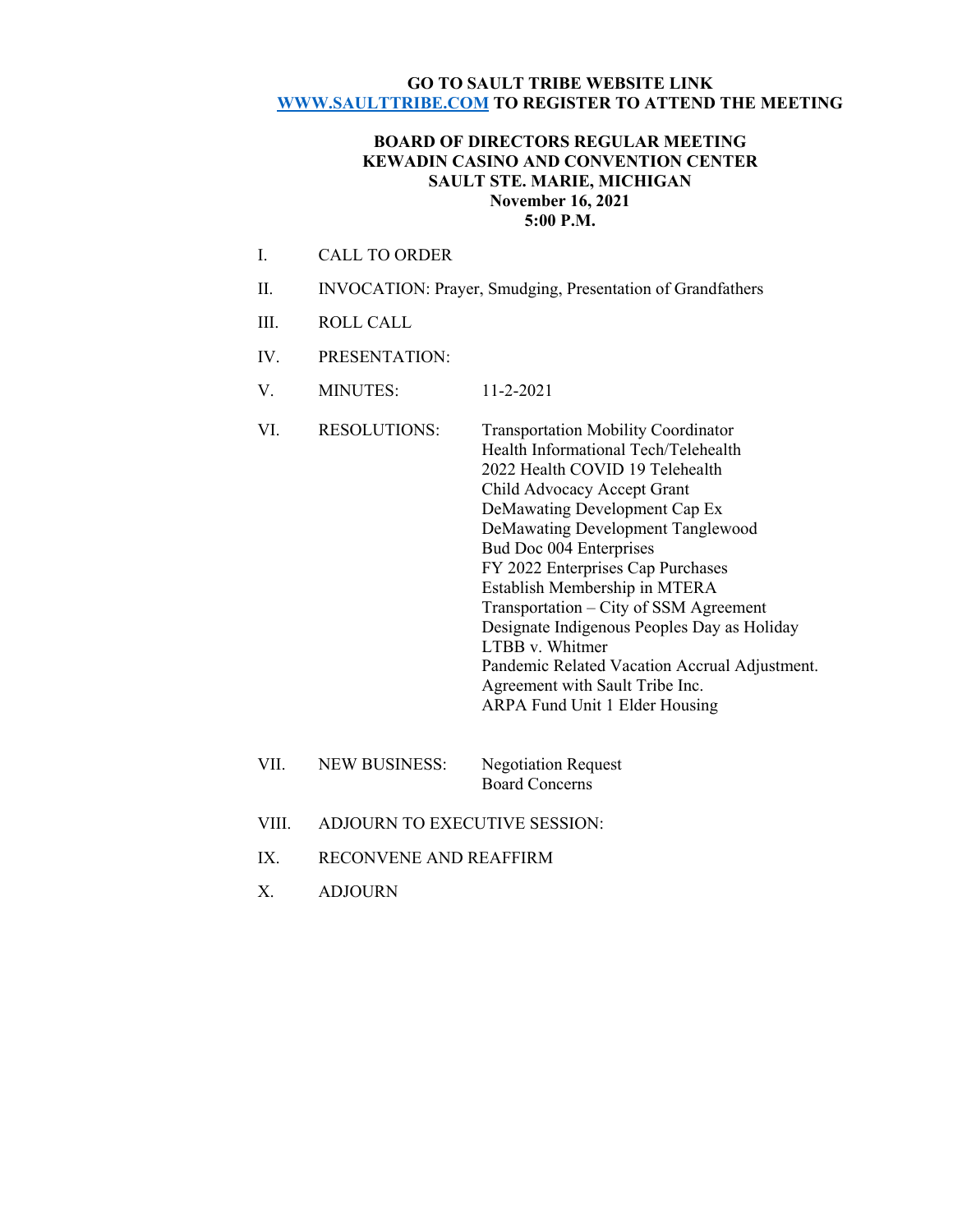# **BOARD OF DIRECTORS REGULAR MEETING November 16, 2021**

# **RESOLUTIONS:**

Transportation Mobility Coordinator – Wendy Hoffman Health Informational Tech/Telehealth- Leo Chugunov 2022 Health COVID 19 Telehealth – Leo Chugunov Child Advocacy Accept Grant – Larry Jacques DeMawating Development Cap Ex – Joel Schultz DeMawating Development Tanglewood – Joel Schultz Bud Doc 004 Enterprises – Joel Schultz/Budgets FY 2022 Enterprises Cap Purchases – Joel Schultz/Budgets Establish Membership in MTERA – Kathie Brosemer Transportation – City of SSM Agreement – Wendy Hoffman Designate Indigenous Peoples Day as Holiday – Jeremy Patterson LTBB v. Whitmer – Jeremy Patterson Pandemic Related Vacation Accrual Adjustment – Christine McPherson/Robert Schulte Agreement with Sault Tribe Inc. – Various Board Members ARPA Fund Unit 1 Elder Housing – Director Hoffman

# **NEW BUSINESS:**

Negotiation Request – Chairperson Payment Board Concerns – Director Causley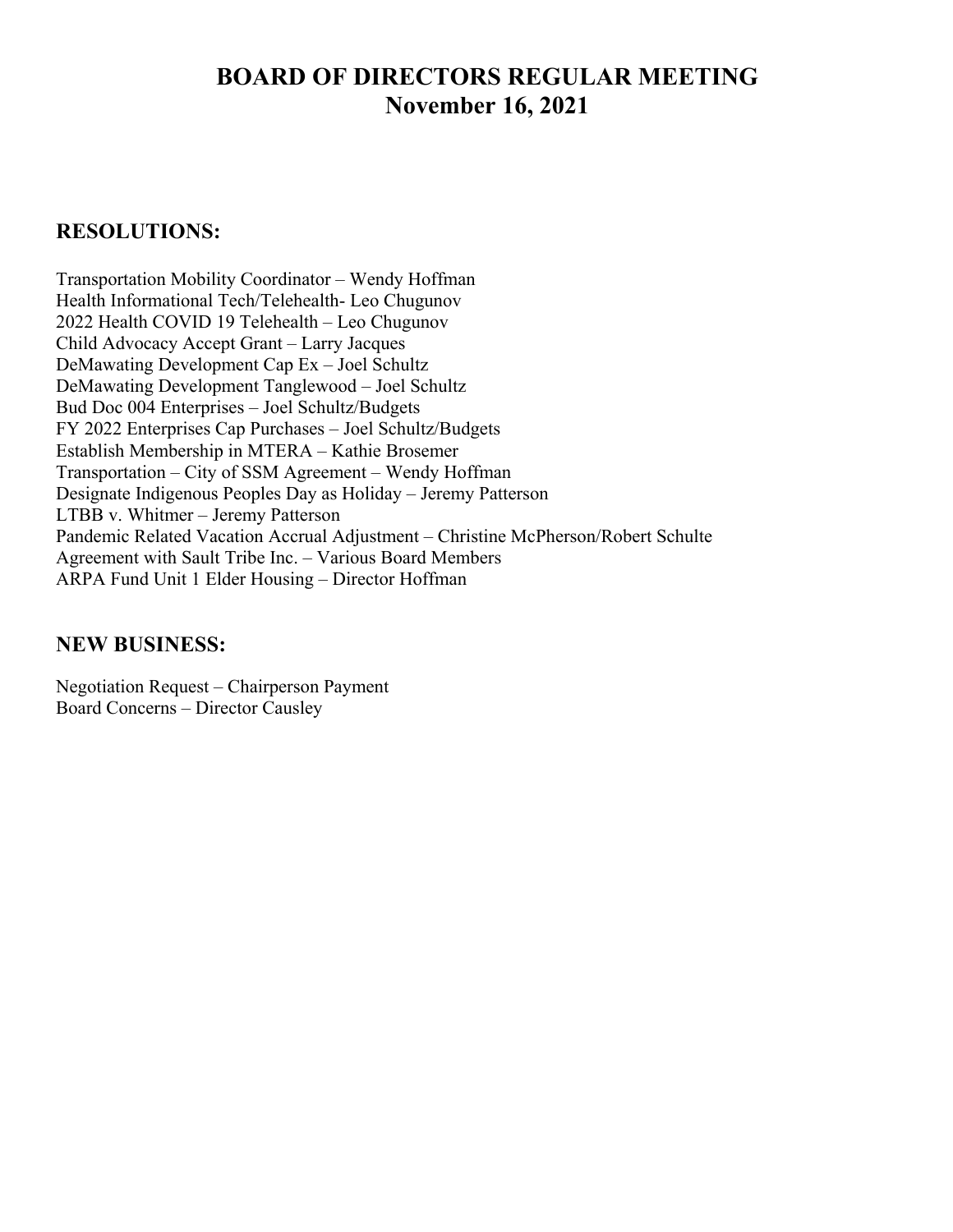## **ESTABLISH FY 2022 BUDGET FOR TRANSPORTATION MOBILITY COORDINATOR**

BE IT RESOLVED, that the Board of Directors of the Sault Ste. Marie Tribe of Chippewa Indians hereby approves the establishment of a FY 2022 budget for Transportation Mobility Coordinator with Federal BIA monies \$137,288.00. No effect on Tribal Support.

#### **C E R T I F I C A T I O N**

We, the undersigned, as Chairperson and Secretary of the Sault Ste. Marie Tribe of Chippewa Indians, hereby certify that the Board of Directors is composed of 13 members, of whom embers constituting a quorum were present at a meeting thereof duly called, noticed, convened, and held on the day of 2021; that the foregoing resolution was duly adopted at said meeting by an affirmative vote of \_\_\_\_\_\_ members for, \_\_\_\_\_ members against, members abstaining, and that said resolution has not been rescinded or amended in any way.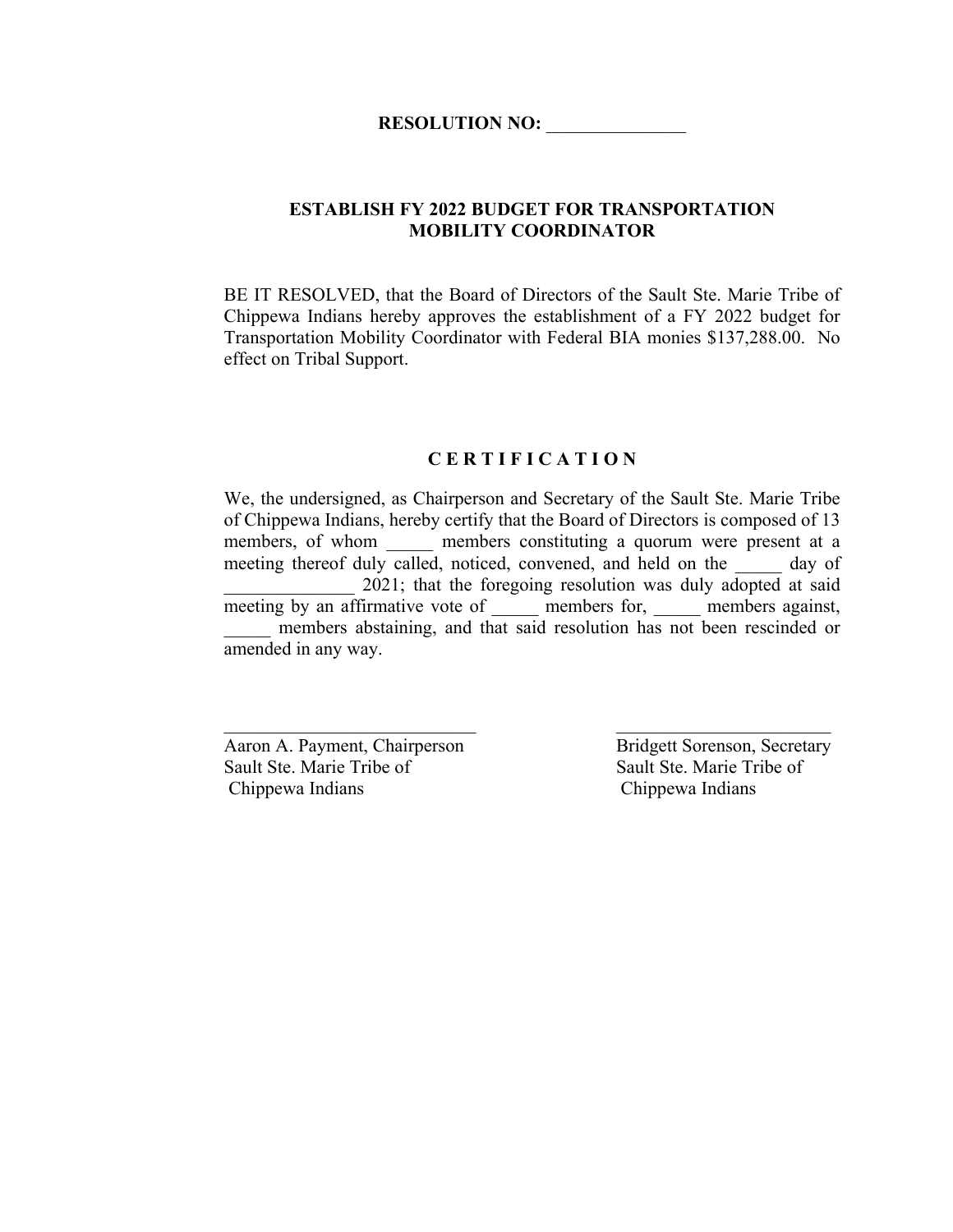## **ESTABLISH FY 2022 BUDGET FOR HEALTH INFORMATIONAL TECHNOLOGY AND TELEHEALTH**

BE IT RESOLVED, that the Board of Directors of the Sault Ste. Marie Tribe of Chippewa Indians hereby approves the establishment of a FY 2022 budget for Health Informational Technology and Telehealth Federal IHS monies \$273,215.00. No effect on Tribal Support.

## **C E R T I F I C A T I O N**

We, the undersigned, as Chairperson and Secretary of the Sault Ste. Marie Tribe of Chippewa Indians, hereby certify that the Board of Directors is composed of 13 members, of whom \_\_\_\_\_\_ members constituting a quorum were present at a meeting thereof duly called, noticed, convened, and held on the day of 2021; that the foregoing resolution was duly adopted at said meeting by an affirmative vote of members for, members against, members abstaining, and that said resolution has not been rescinded or amended in any way.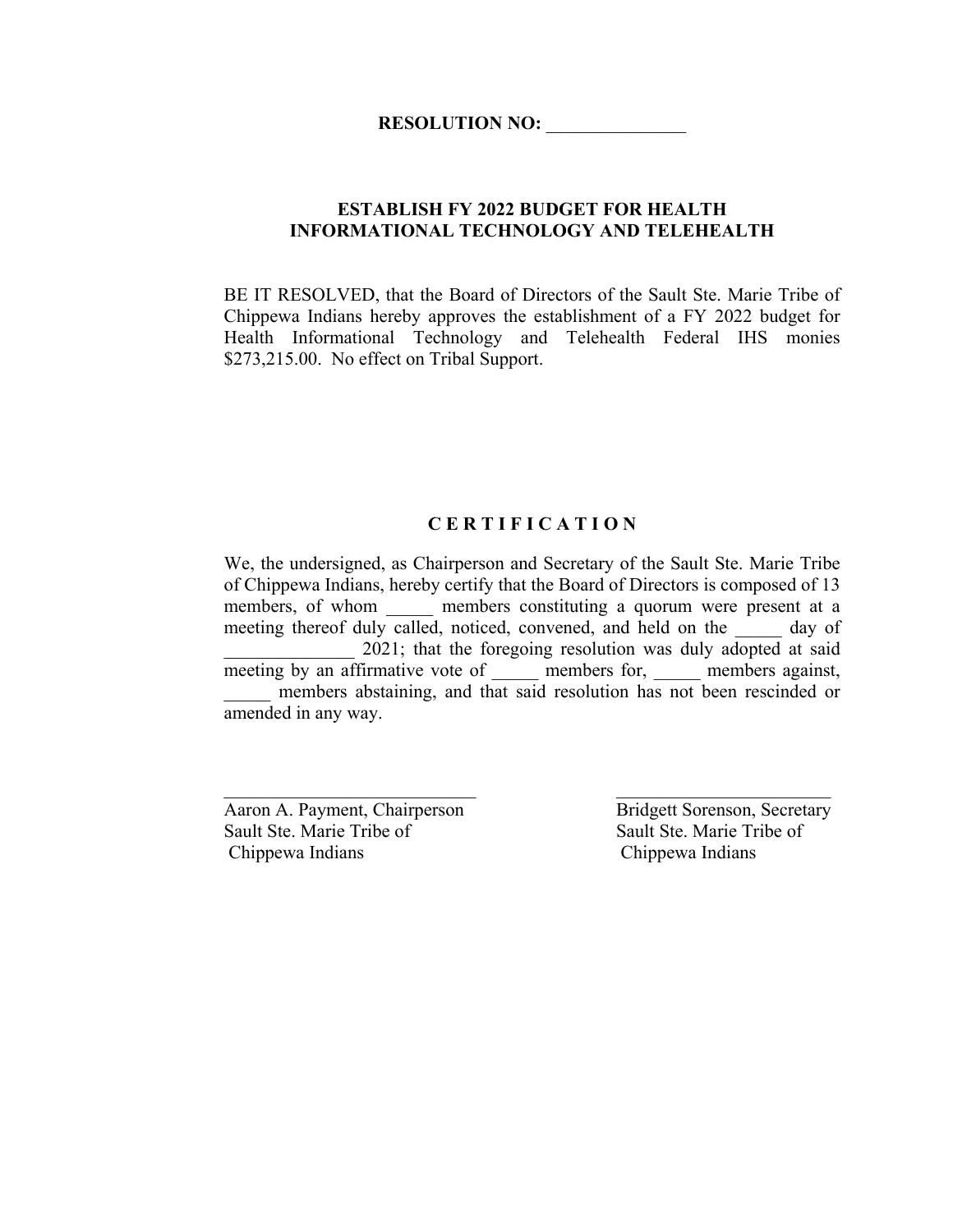#### **ESTABLISH FY 2022 BUDGET FOR HEALTH COVID 19 TELEHEALTH**

BE IT RESOLVED, that the Board of Directors of the Sault Ste. Marie Tribe of Chippewa Indians hereby approves the establishment of a FY 2022 budget for Health Covid 19 Telehealth Federal IHS monies \$295,435.00. No effect on Tribal Support.

#### **C E R T I F I C A T I O N**

We, the undersigned, as Chairperson and Secretary of the Sault Ste. Marie Tribe of Chippewa Indians, hereby certify that the Board of Directors is composed of 13 members, of whom \_\_\_\_\_\_ members constituting a quorum were present at a meeting thereof duly called, noticed, convened, and held on the day of 2021; that the foregoing resolution was duly adopted at said meeting by an affirmative vote of \_\_\_\_\_\_ members for, \_\_\_\_\_ members against, members abstaining, and that said resolution has not been rescinded or amended in any way.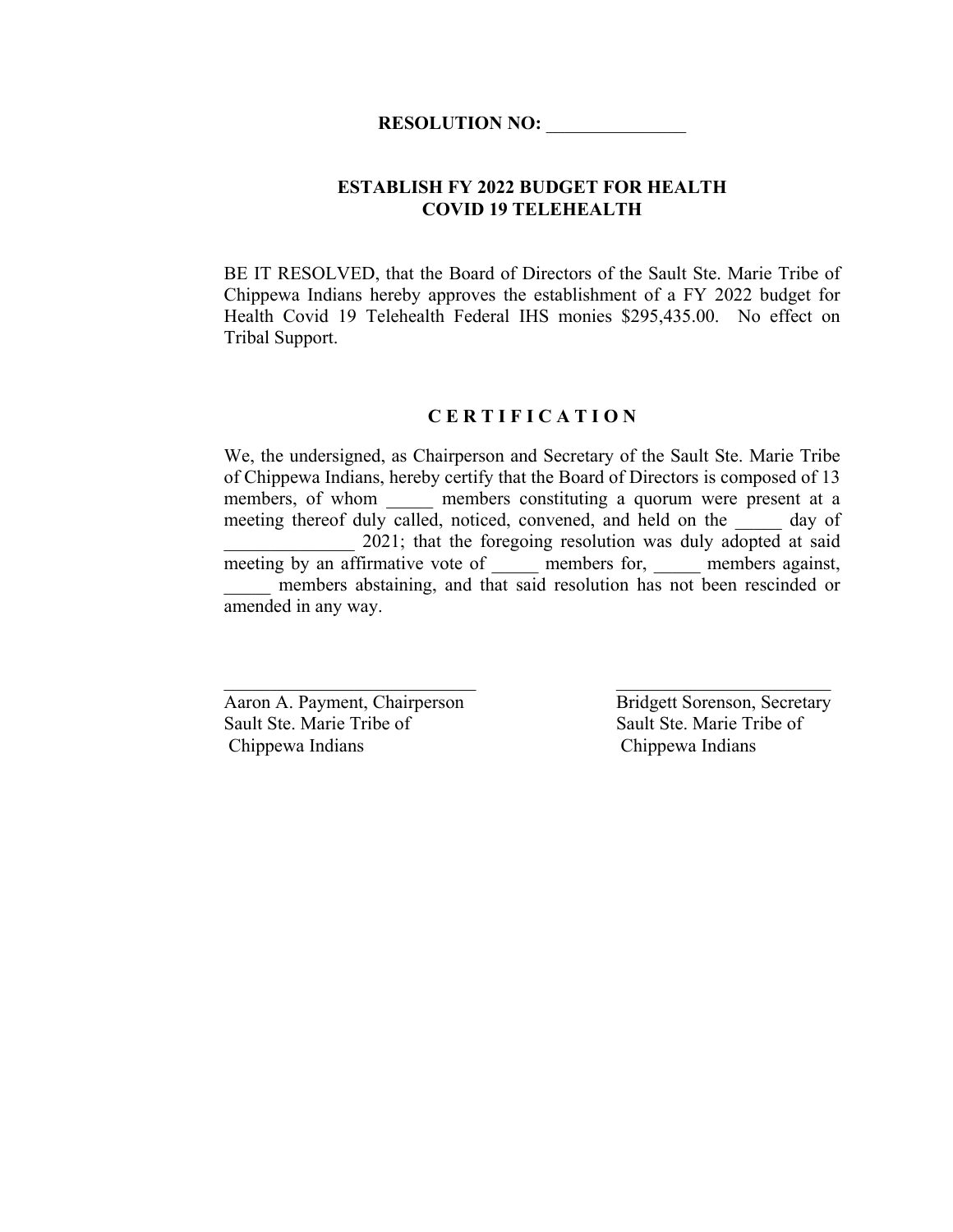## **CHILD ADVOCACY ACCEPTANCE OF GRANT AND ESTABLISH OF FY 2022 BUDGET**

WHEREAS, the Sault Ste. Marie Tribe of Chippewa Indians is a federally recognized Indian Tribe organized under the Indian Reorganization Act of 1934, as amended: and

WHEREAS, the Department of Justice, under the Children's Justice Act Partnerships for Indians Communities, has awarded the Sault Ste. Marie Tribe of Chippewa Indians a grant of \$450,000.00 to provide trauma-informed assessment and victim support services to child victims and their families involved in the Sault Tribe's criminal justice system.

NOW, THEREFORE, BE IT RESOLVED, that the Board of Directors of the Sault Ste. Marie Tribe of Chippewa Indians hereby authorizes the acceptance of the Department of Justice, Children's Justice Act Partnerships for Indians Communities award; and authorizes Aaron Payment, Tribal Chairperson, or his designee, to sign, negotiate, execute, and amend any document resulting therefrom on the Tribe's behalf.

BE IT FURTHER RESOLVED, that the Board of Directors of the Sault Ste. Marie Tribe of Chippewa Indians hereby approves the establishment of a FY 2022 budget for Child Advocacy with Department of Justice monies \$151,876.70 for the first year of the program operation. No effect on Tribal Support.

## **C E R T I F I C A T I O N**

We, the undersigned, as Chairperson and Secretary of the Sault Ste. Marie Tribe of Chippewa Indians, hereby certify that the Board of Directors is composed of 13 members, of whom \_\_\_\_\_\_ members constituting a quorum were present at a meeting thereof duly called, noticed, convened, and held on the day of 2021; that the foregoing resolution was duly adopted at said meeting by an affirmative vote of \_\_\_\_\_\_ members for, \_\_\_\_\_ members against, members abstaining, and that said resolution has not been rescinded or amended in any way.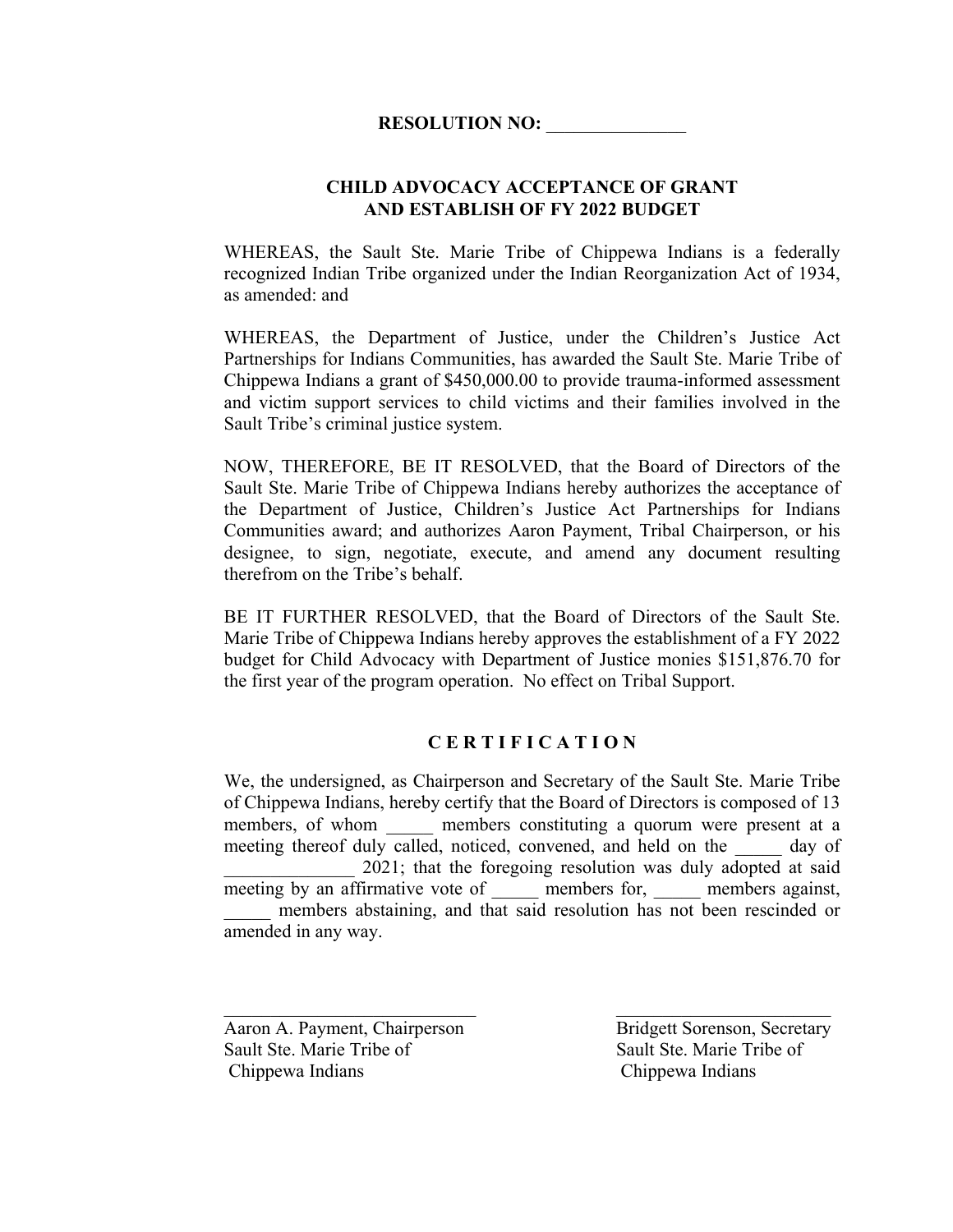## **DEMAWATING DEVELOPMENT FY 2021 ENTERPRISE CAPITAL EXPENSES MODIFICAITON**

BE IT RESOLVED, that the Board of Directors of the Sault Ste. Marie Tribe of Chippewa Indians hereby approves the modification to the FY 2021 Enterprise Capital Budget to increase the expenses for DeMawating Development \$890,000.00, from Other Revenue/Fund balance.

#### **C E R T I F I C A T I O N**

We, the undersigned, as Chairperson and Secretary of the Sault Ste. Marie Tribe of Chippewa Indians, hereby certify that the Board of Directors is composed of 13 members, of whom embers constituting a quorum were present at a meeting thereof duly called, noticed, convened, and held on the day of 2021; that the foregoing resolution was duly adopted at said meeting by an affirmative vote of \_\_\_\_\_\_ members for, \_\_\_\_\_ members against, members abstaining, and that said resolution has not been rescinded or amended in any way.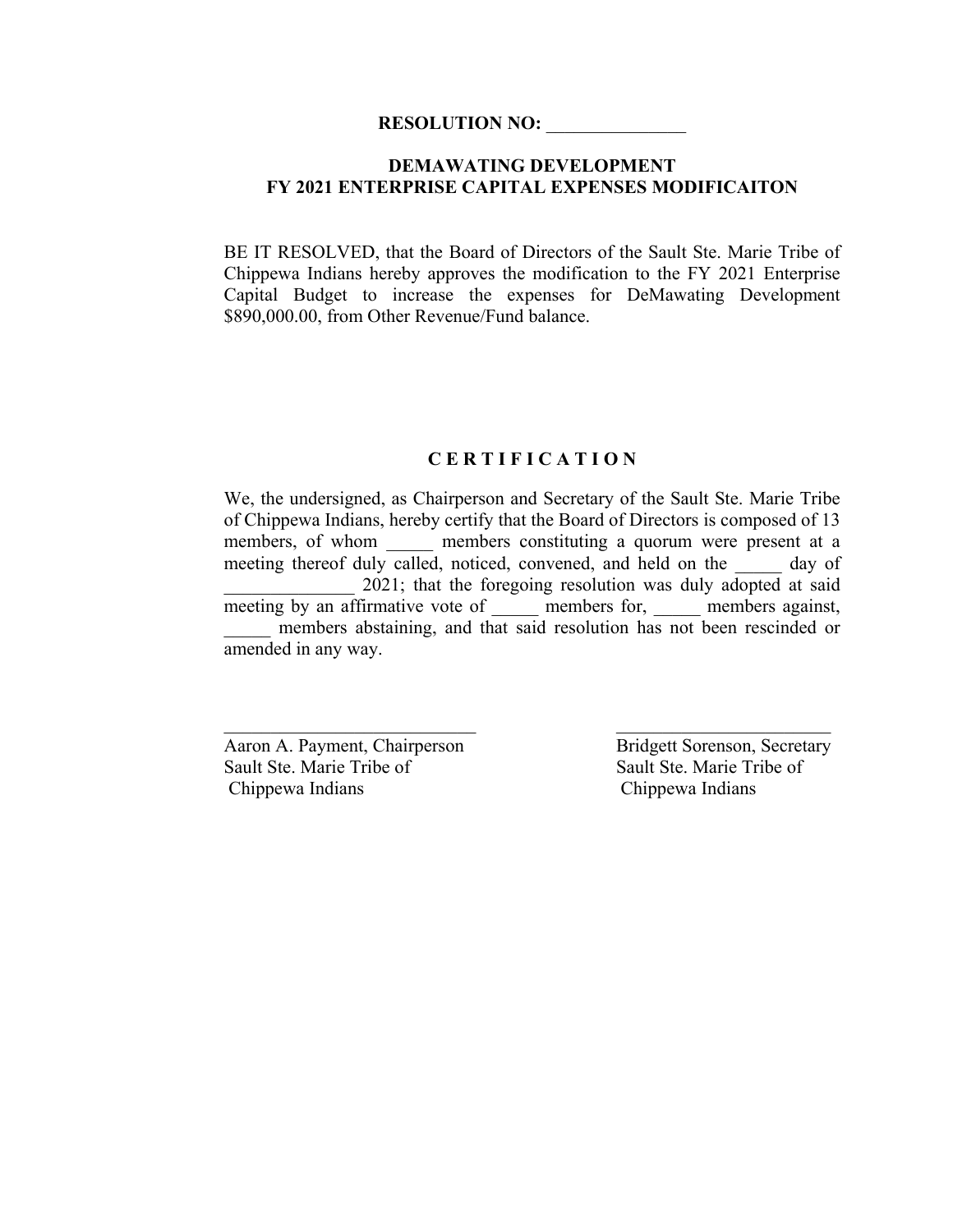## **DEMAWATING DEVELOPMENT-TANGLEWOOD MARSH GOLF COURSE ESTABLISHMENT OF FY 2021 BUDGET**

BE IT RESOLVED, that the Board of Directors of the Sault Ste. Marie Tribe of Chippewa Indians hereby approves the establishment of a FY 2021 budget for Demawating Development - Tanglewood Marsh Golf Course with fund balance monies of \$43,887.00. No effect on Tribal Support.

#### **C E R T I F I C A T I O N**

We, the undersigned, as Chairperson and Secretary of the Sault Ste. Marie Tribe of Chippewa Indians, hereby certify that the Board of Directors is composed of 13 members, of whom embers constituting a quorum were present at a meeting thereof duly called, noticed, convened, and held on the day of 2021; that the foregoing resolution was duly adopted at said meeting by an affirmative vote of members for, members against, members abstaining, and that said resolution has not been rescinded or amended in any way.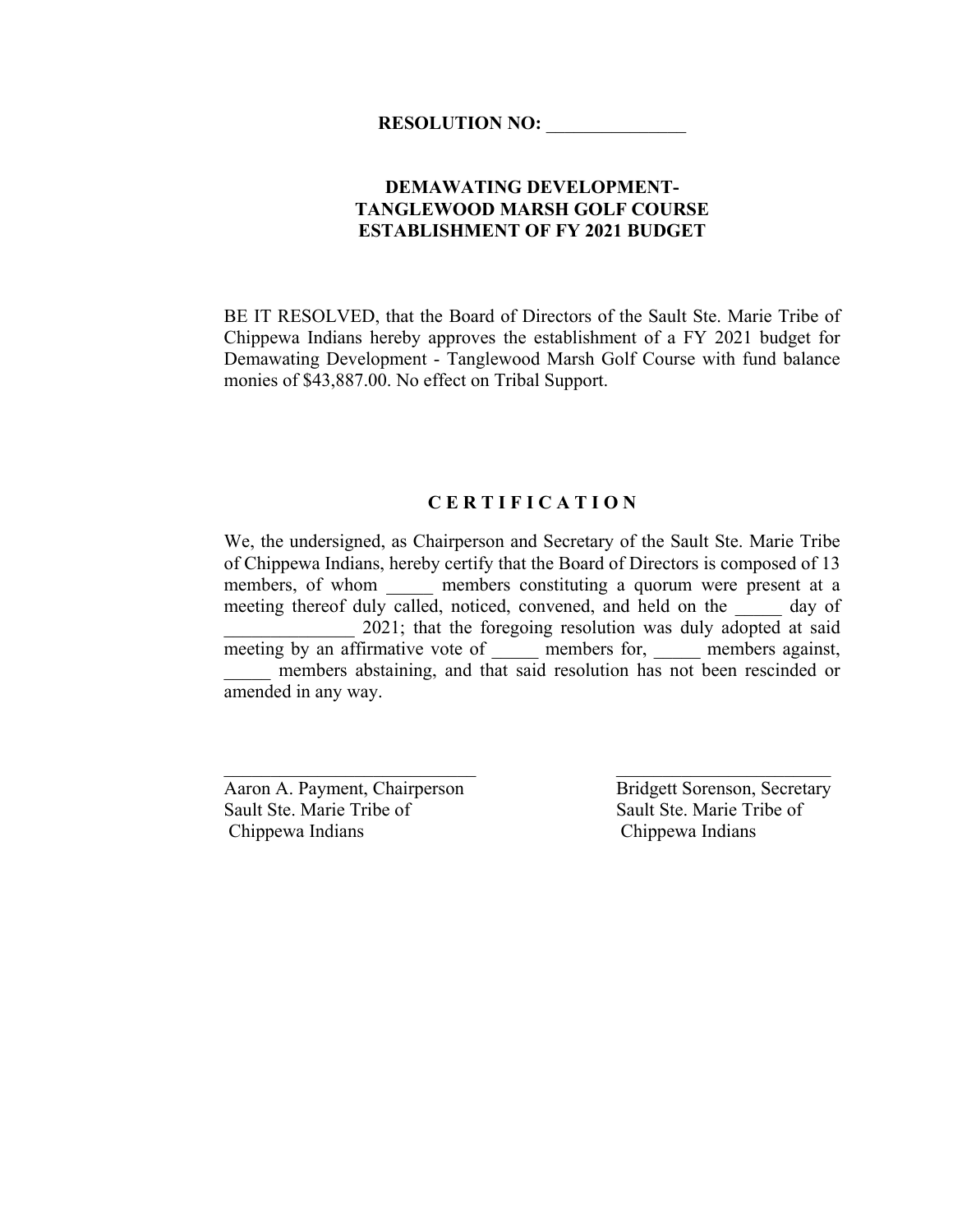#### **FISCAL YEAR 2022 BUDGET DOCUMENT 004 ENTERPRISES**

WHEREAS, the Sault Ste. Marie Tribe of Chippewa Indians is a federally recognized Indian Tribe organized under the Indian Reorganization Act of 1934, and the Tribe recognizes the need to authorize expenditures and revenues for key components of the Tribal organization which are essential to the continuing operation of the Sault Ste. Marie Tribe of Chippewa Indians.

NOW, THEREFORE, BE IT RESOLVED, that the Board of Directors of the Sault Ste. Marie Tribe of Chippewa Indians hereby approves the Fiscal Year 2022 Budget Document 004 Enterprises for revenue of \$17,081,702 and expenses of \$16,240,516

## **C E R T I F I C A T I O N**

We, the undersigned, as Chairperson and Secretary of the Sault Ste. Marie Tribe of Chippewa Indians, hereby certify that the Board of Directors is composed of 13 members, of whom a members constituting a quorum were present at a meeting thereof duly called, noticed, convened, and held on the day of 2021; that the foregoing resolution was duly adopted at said meeting by an affirmative vote of members for, members against, members abstaining, and that said resolution has not been rescinded or amended in any way.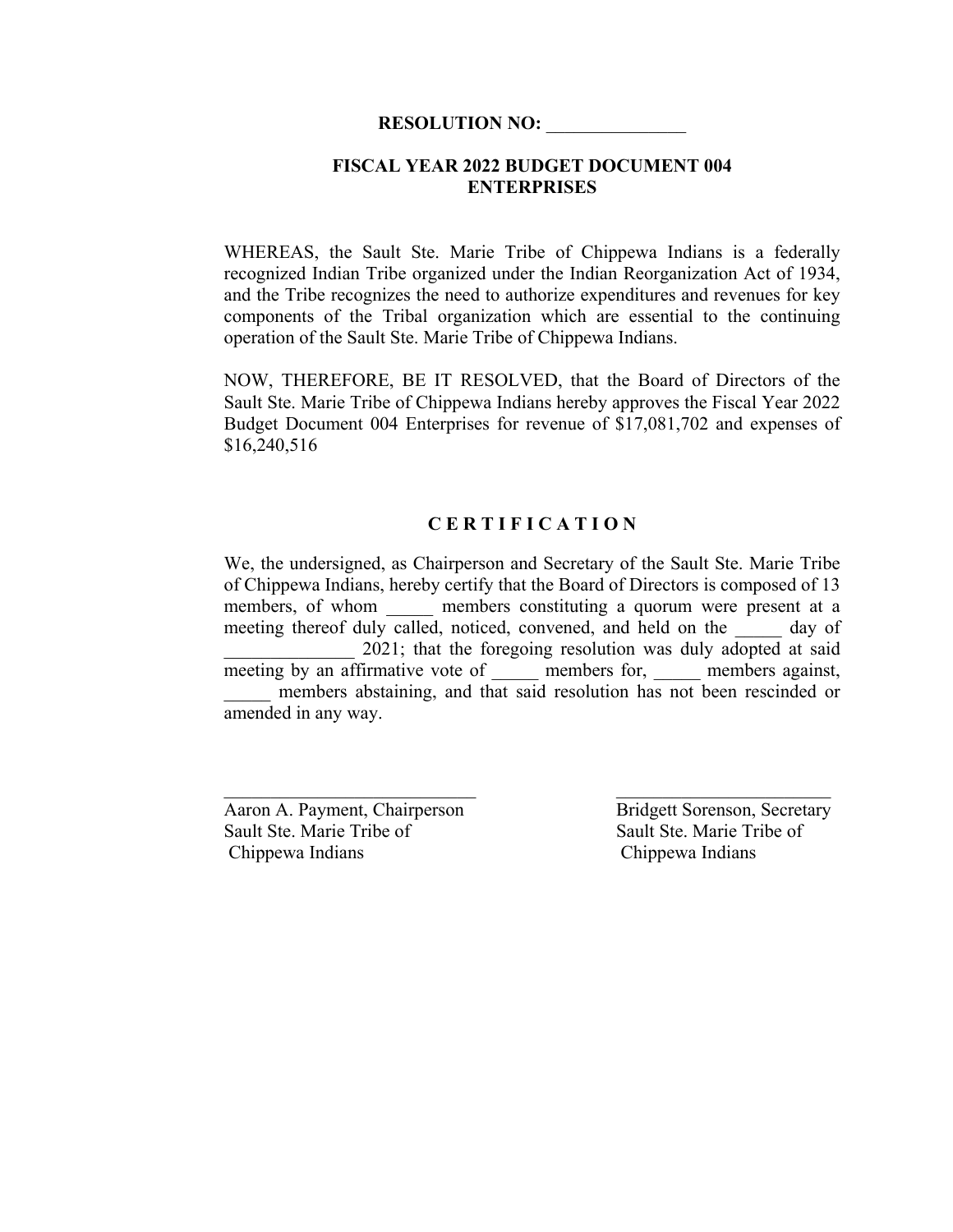## **FISCAL YEAR 2022 ENTERPRISES CAPITAL PURCHASES BUDGET**

WHEREAS, the Sault Ste. Marie Tribe of Chippewa Indians is a federally recognized Indian Tribe organized under the Indian Reorganization Act of 1934, and the Tribe recognizes the need to authorize expenditures and revenues for key components of the Tribal organization which are essential to the continuing operation of the Sault Ste. Marie Tribe of Chippewa Indians.

NOW, THEREFORE, BE IT RESOLVED, that the Board of Directors of the Sault Ste. Marie Tribe of Chippewa Indians hereby approves a total of \$1,607,905.00 as the Enterprises Fiscal Year 2022 Capital Purchases Budget.

## **C E R T I F I C A T I O N**

We, the undersigned, as Chairperson and Secretary of the Sault Ste. Marie Tribe of Chippewa Indians, hereby certify that the Board of Directors is composed of 13 members, of whom a members constituting a quorum were present at a meeting thereof duly called, noticed, convened, and held on the day of 2021; that the foregoing resolution was duly adopted at said meeting by an affirmative vote of members for, members against, members abstaining, and that said resolution has not been rescinded or amended in any way.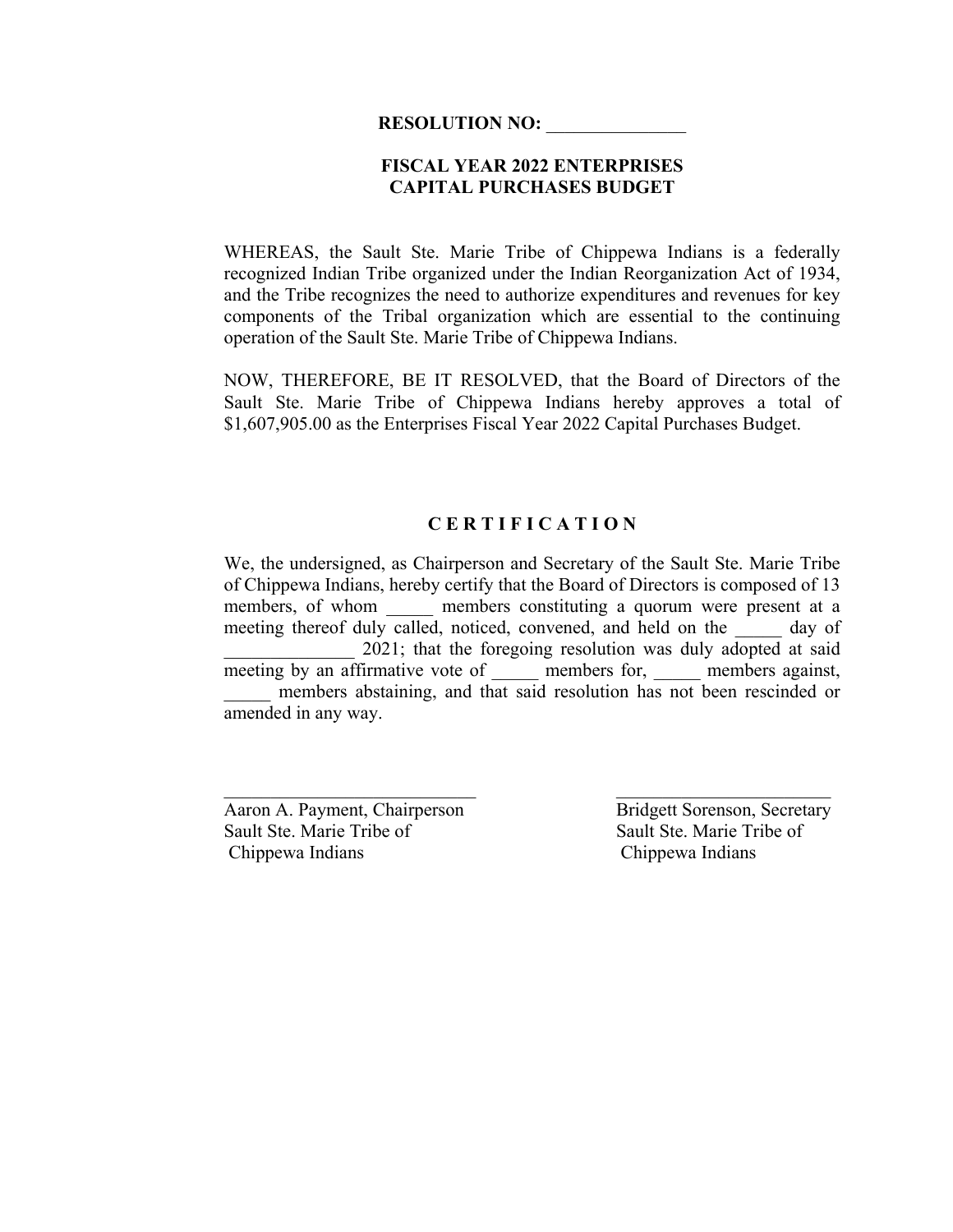## **AUTHORIZATION TO ESTABLISH MEMBERSHIP IN THE MIDWEST TRIBAL ENERGY RESOURCES ASSOCIATION (MTERA)**

WHEREAS, the Sault Ste. Marie Tribe of Chippewa Indians (the Tribe) is a federally recognized Tribe with a duly constituted government; and

WHEREAS, the Tribe is passionate about energy and is committed to promoting a sustainable and secure energy future for Tribes and their neighbors; and

WHEREAS, the Tribe seeks to support providing energy opportunities and resources to Midwest Tribes that advance energy policy and development through collaborative efforts; and

WHEREAS, the Tribe recognizes and supports the Midwest Tribal Energy Resources Association (MTERA), a regional organization that empowers Midwest Tribes to manage energy resources through collective action; and

WHEREAS, the Tribe recognizes and supports MTERA's bylaws, strategic plan, and member-tribe commitments; and

WHEREAS, the Tribe shall retire its sovereign immunity.

NOW, THEREFORE, BE IT RESOLVED, that the Sault Ste. Marie Tribe of Chippewa Indians hereby authorizes and support the Sault Tribe's membership into the Midwest Tribal Energy Resources Association (MTERA) and appoints the Tribal Chairperson to the MTERA Board of Directors (person to vote) and the Environmental Program Manager as the Sault Tribe's proxy member. Designated representatives are eligible to serve as a member, on the Board of Directors as an officer and/or on committees.

BE IT FURTHER RESOLVED, that the Chairperson and/or designee, are authorized to execute and all documents necessary to carry out this resolution.

## **C E R T I F I C A T I O N**

We, the undersigned, as Chairperson and Secretary of the Sault Ste. Marie Tribe of Chippewa Indians, hereby certify that the Board of Directors is composed of 13 members, of whom members constituting a quorum were present at a meeting thereof duly called, noticed, convened, and held on the day of 2021; that the foregoing resolution was duly adopted at said meeting by an affirmative vote of members for, members against, members abstaining, and that said resolution has not been rescinded or amended in any way.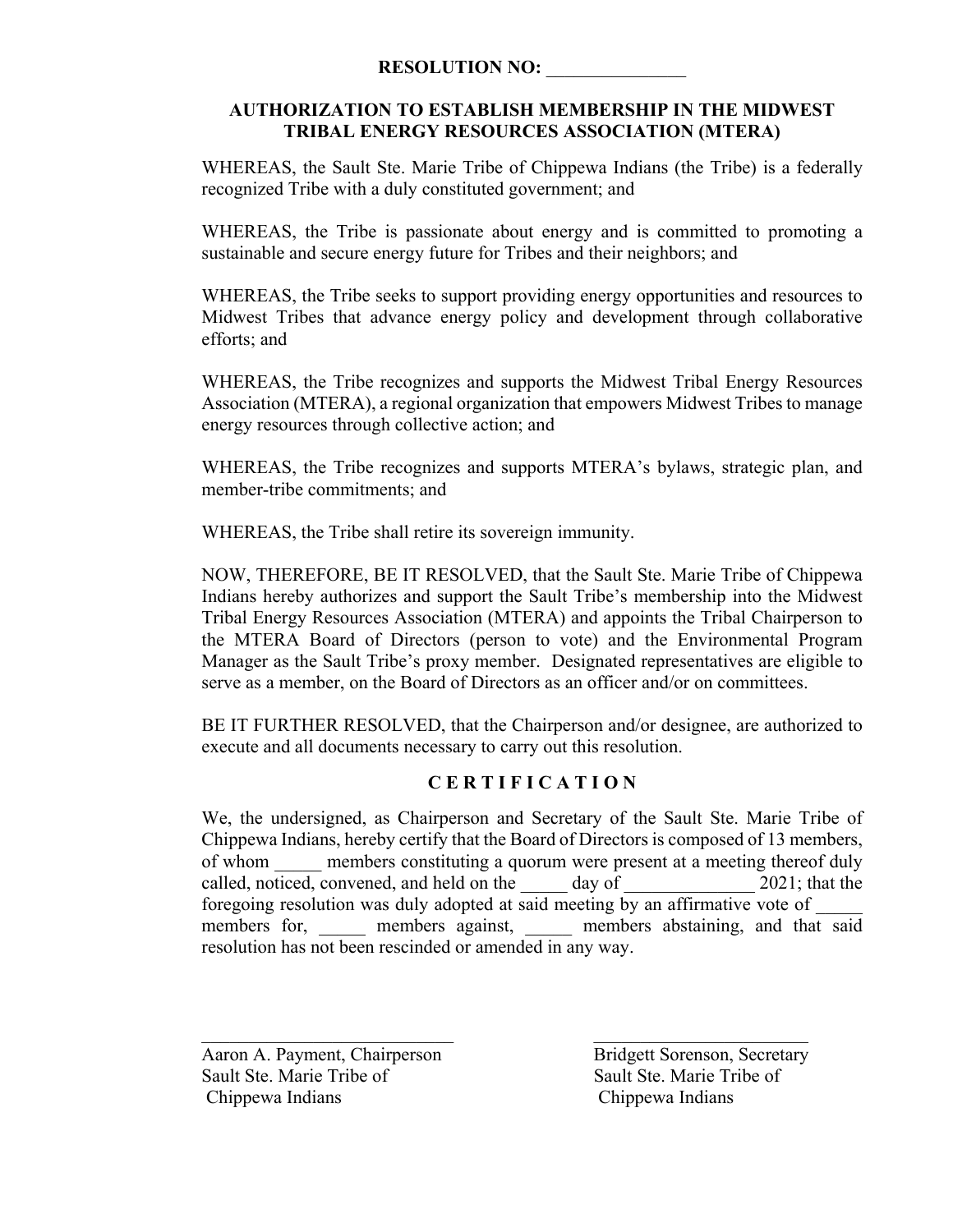## **TRANSPORTATION PROGRAM CITY OF SAULT STE. MARIE COOPERATIVE AGREEMENT**

WHEREAS, the Tribal Transportation Program has funds available to construct the Admin-Annex back lot and associated improvements on Court Street; located within City of Sault Ste. Marie, Chippewa County, Michigan; and

WHEREAS, the City has made improvement to Court Street and the Tribe has requested that the City perform additional work for and on behalf of the Tribe, in connection with the Court Street construction; and

WHEREAS, additional work is described as associated access improvements at the entrance to Admin-Annex Building located adjacent to Court Street; and the Tribal Transportation Program has funds available for this project.

NOW, THEREFORE, BE IT RESOLVED, the parties hereto have reached an understanding with each other regarding the performance of the Court Street Project work and desire to enter into contract by and between the City and Sault Ste. Marie Tribe of Chippewa Indians Transportation Program.

BE IT FINALLY RESOLVED, the Sault Ste. Marie Tribe of Chippewa Indians Board of Directors hereby approves and agrees to enter into a Cooperative Agreement with the City and cover associated project costs for the additional work with connection with the Court Street construction.

## **C E R T I F I C A T I O N**

We, the undersigned, as Chairperson and Secretary of the Sault Ste. Marie Tribe of Chippewa Indians, hereby certify that the Board of Directors is composed of 13 members, of whom members constituting a quorum were present at a meeting thereof duly called, noticed, convened, and held on the day of 2021; that the foregoing resolution was duly adopted at said meeting by an affirmative vote of \_\_\_\_\_\_ members for, \_\_\_\_\_ members against, members abstaining, and that said resolution has not been rescinded or amended in any way.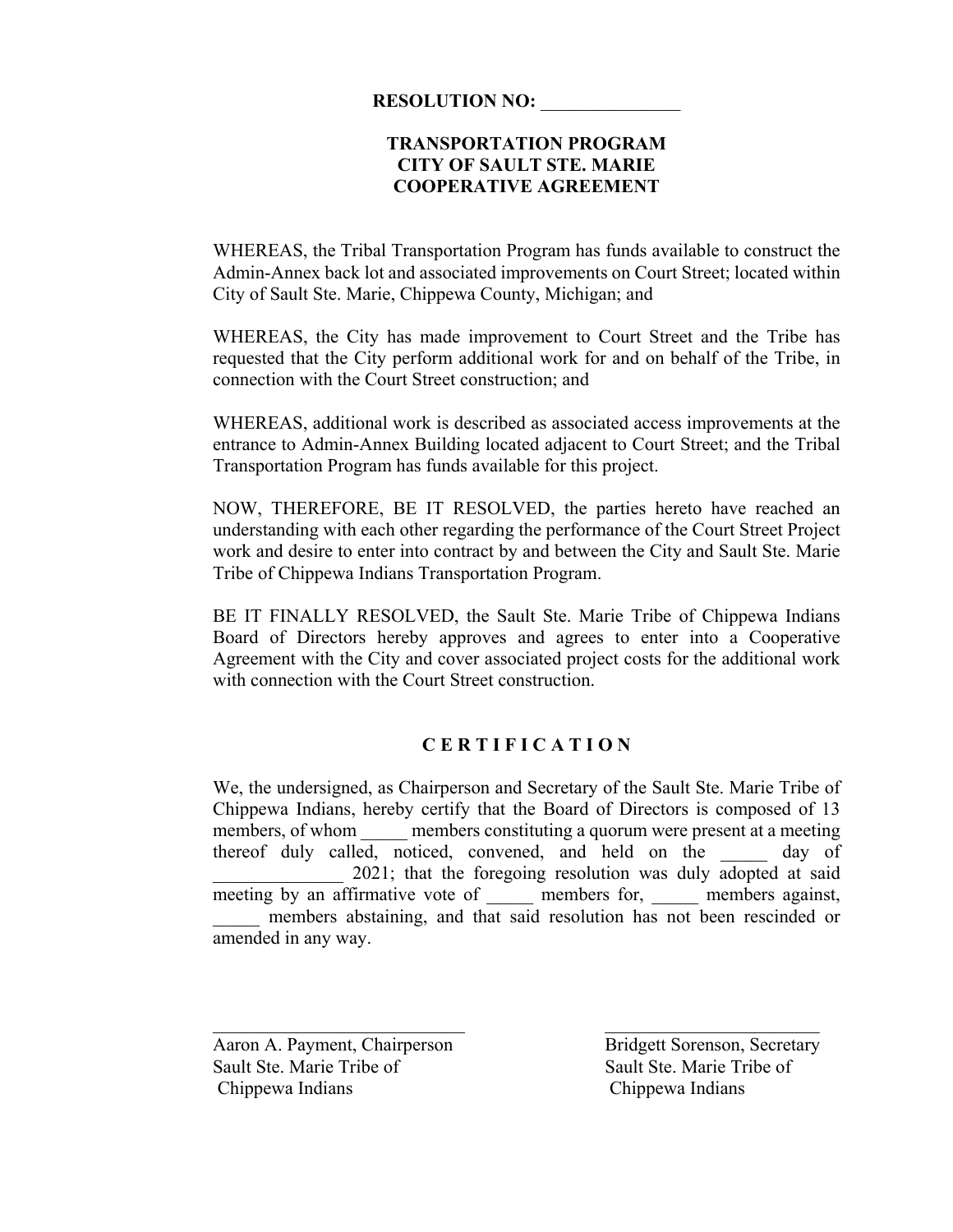## **RESOLUTION TO DESIGNATE INDIGENOUS PEOPLES' DAY AS A SAULT TRIBE HOLIDAY FOR SAULT TRIBE GOVERNMENTAL, CASINO AND ENTERPRISE TEAM MEMBERS**

WHEREAS, the federal government established an executive order, effective October 11, 2021, designating the Nation's first Indigenous Peoples' Day as a National Holiday; and

WHEREAS, there was insufficient time to provide for budget modifications in order to share in this celebration for 2021 by providing Sault Tribe Governmental, Casino and Enterprise Team Members with a paid holiday or time and half for working on a tribal holiday; and

WHEREAS, the Sault Tribe Board of Directors and Chairperson wish to memorialize and honor the sacrifices of our ancestors, our current tribal citizens and future generations through the designation of this paid tribal holiday to coincide with this National holiday.

NOW, THEREFORE, BE IT RESOLVED, that the Board of Directors of the Sault Ste Marie Tribe of Chippewa Indians hereby reaffirms the designation of the 2<sup>nd</sup> Monday in October as Indigenous Peoples' Day as supported by Resolution No. 2016-160 and urges all other local governments and universities to do the same.

BE IT FURTHER RESOLVED, that the Tribe hereby directs the Tribal Governmental Administration to prepare 2021-2022 budgets for appropriations to include a paid vacation day for 2022 to celebrate Indigenous Peoples' day as a paid holiday.

BE IT FURTHER RESOLVED, that the Tribe also directs the Casino and Enterprise Administrations to prepare budgets for 2021-2022 budgets to provide for double pay for this tribal holiday for Casino and Enterprise team members.

## **C E R T I F I C A T I O N**

We, the undersigned, as Chairperson and Secretary of the Sault Ste. Marie Tribe of Chippewa Indians, hereby certify that the Board of Directors is composed of 13 members, of whom members constituting a quorum were present at a meeting thereof duly called, noticed, convened, and held on the day of  $2021$ ; that the foregoing resolution was duly adopted at said meeting by an affirmative vote of members for, members against, members abstaining, and that said resolution has not been rescinded or amended in any way.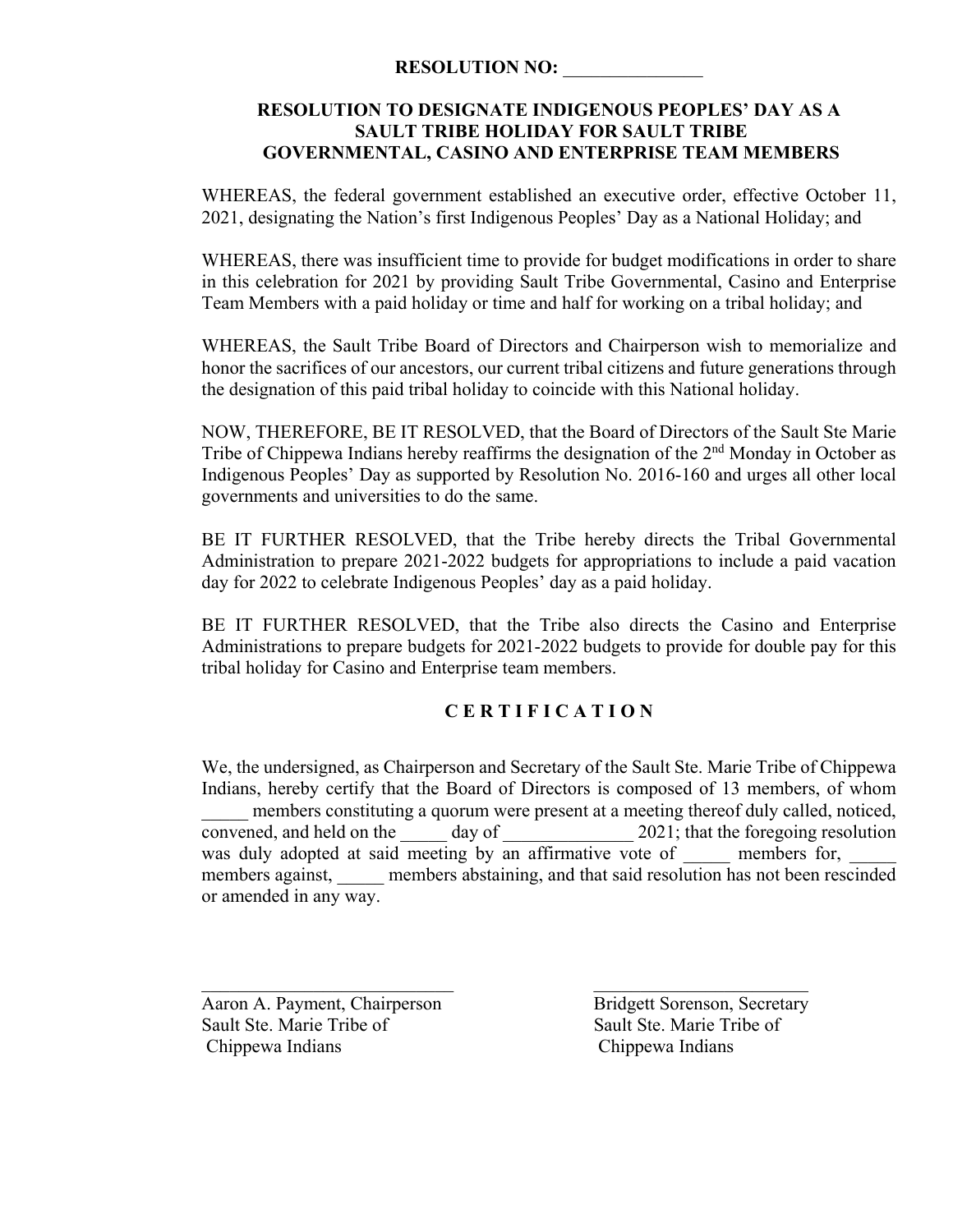#### **LTBB v. WHITMER**

WHEREAS, the Little Traverse Bay Band of Odawa Indians has filed a request for certiorari with the United States Supreme Court in the case they have pursued for the recognition of their ancestral reservation boundaries ; and

WHEREAS, the Stanford University Supreme Court Litigation Clinic is willing and able to write and submit an amicus brief with the Supreme Court supporting the LTBB and press forward the other issues of importance to the Sault Tribe in this litigation; and

WHEREAS the Board of Directors is of the opinion that joining an amicus brief in this case will serve to advance the Tribe's position and interests in relation to land and reservation restoration for Indian Tribes.

NOW, THEREFORE, BE IT RESOLVED, that the engagement letter with the Stanford Supreme Court Litigation Clinic is hereby approved, and the Board of Directors does authorize the signing of the amicus brief in this case on behalf of the Sault Ste. Marie Tribe of Chippewa Indians.

BE IT FINALLY RESOLVED, that the Board of Directors hereby authorizes and approves the Tribal Chairperson, or his designee, to execute any and all documents as may be necessary and appropriate to carry out the terms, conditions and intent of this Resolution.

## **C E R T I F I C A T I O N**

We, the undersigned, as Chairperson and Secretary of the Sault Ste. Marie Tribe of Chippewa Indians, hereby certify that the Board of Directors is composed of 13 members, of whom and members constituting a quorum were present at a meeting thereof duly called, noticed, convened, and held on the day of 2021; that the foregoing resolution was duly adopted at said meeting by an affirmative vote of \_\_\_\_\_\_ members for, \_\_\_\_\_\_ members against, members abstaining, and that said resolution has not been rescinded or amended in any way.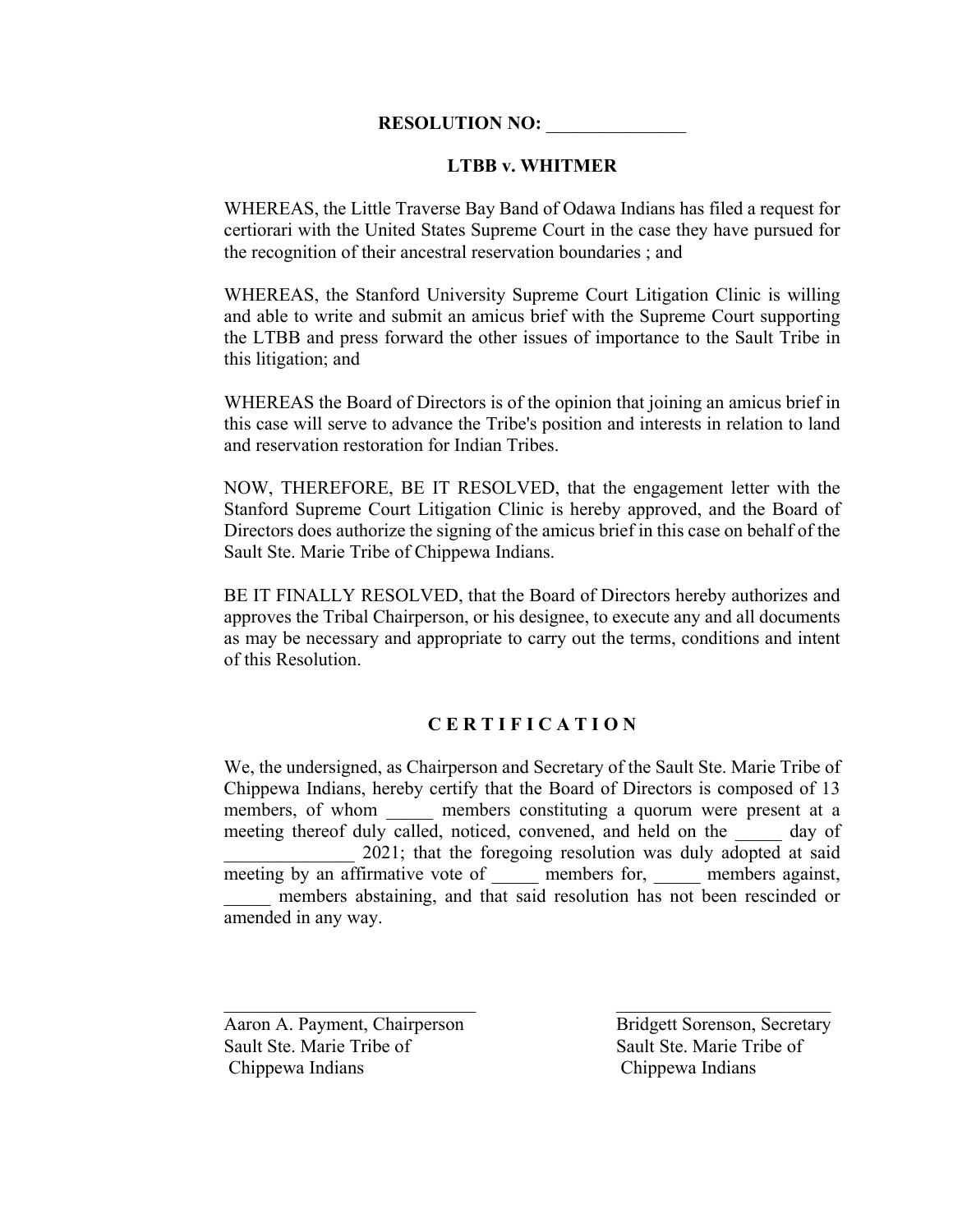## **AUTHORIZING AGREEMENT WITH SAULT TRIBE INC.**

WHEREAS, the Sault Ste. Marie Tribe of Chippewa Indians ("Tribe") desires management services to be provided to the Tribe's Economic Development Corporation for the Fiscal Year 2022-2023.

NOW, THEREFORE, BE IT RESOLVED, that the Board of Directors hereby authorizes and approves the creation of an agreement for Sault Tribe Inc. to provide management services to the Tribe's Economic Development Corporation for the Fiscal Year 2022-2023.

BE IT FINALLY RESOLVED, that the Board of Directors hereby authorizes and approves the Tribal Chairperson, or his designee, to execute any and all documents as may be necessary and appropriate to carry out the terms, conditions and intent of this Resolution.

## **C E R T I F I C A T I O N**

We, the undersigned, as Chairperson and Secretary of the Sault Ste. Marie Tribe of Chippewa Indians, hereby certify that the Board of Directors is composed of 13 members, of whom members constituting a quorum were present at a meeting thereof duly called, noticed, convened, and held on the  $\frac{day}{dx}$  day of  $\frac{2021}{x}$ ; that the foregoing resolution was duly adopted at said meeting by an affirmative vote of members for, members against, members abstaining, and that said resolution has not been rescinded or amended in any way.